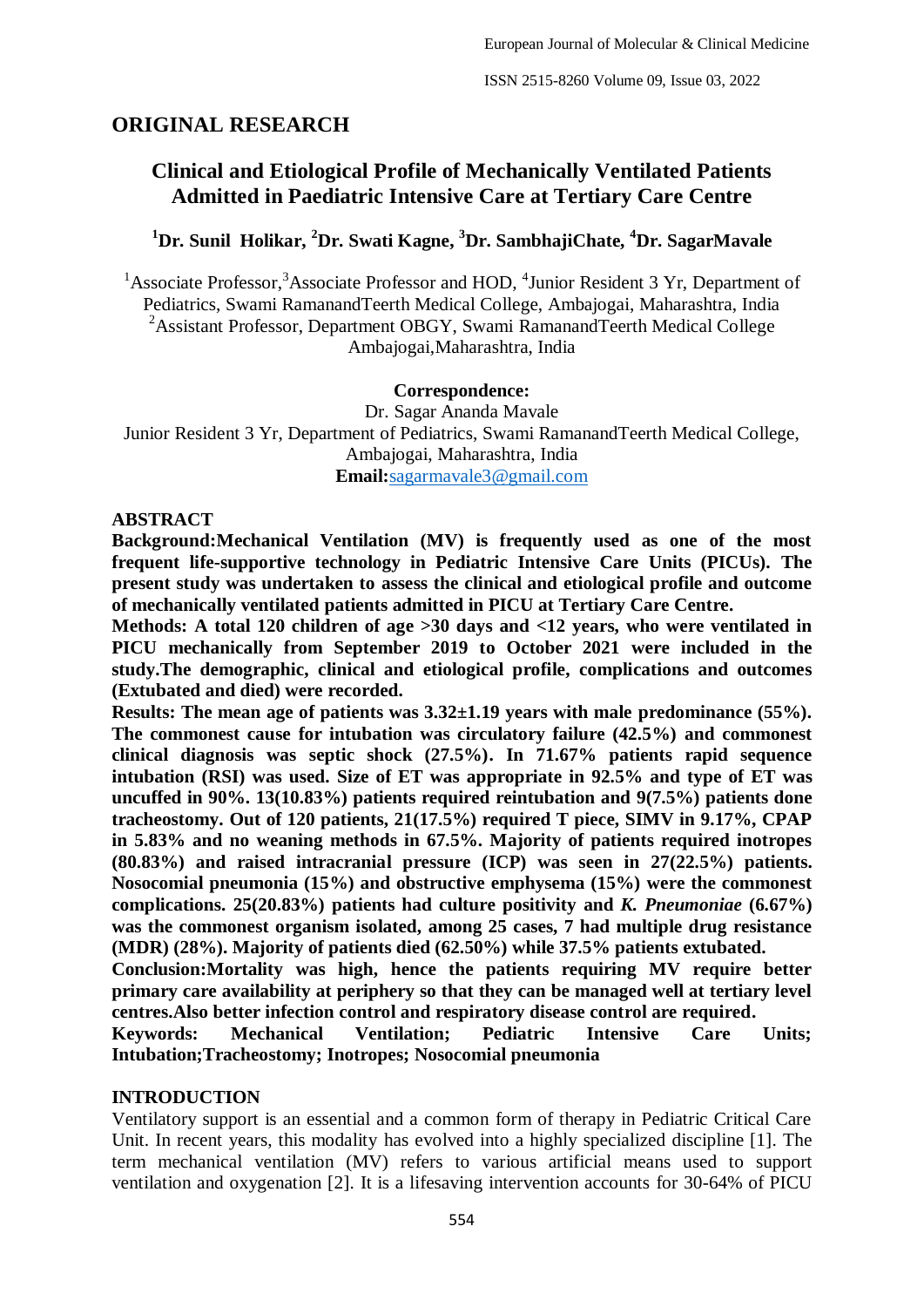management [3]. However the objectives of MV in the pediatric patient includes improved pulmonary gas exchange; relief of respiratory distress; management of pulmonary mechanisms; provide airway protection and provide general cardiopulmonary support [4].

The primary indication for institution of assisted ventilation is respiratory failure [5] and other indications are cardiovascular dysfunction [6] neurological and neuromuscular disorders [7]. Mechanical ventilation may also be provided in disorders with raised intracranial pressure to optimally ventilate the child [8]. Moreover MV is one of the major supportive modalities used in critical care all over the world, but this treatment modality is being used in very limited number of sick children in few government tertiary care medical centers. Despite the limitations of a greater percentage of critically sick children arriving late, the overall survival is 49% [9].

Although, MV has its own complications, which are usually due to prolonged ventilatory support. The outcome depends on various confounding factors. Complications of ventilation as a complex and invasive technology, MV is fraught with numerous adverse outcomes, both iatrogenic and unavoidable [10]. Indications and outcome about the children receiving MV in rural set up are lacking [11-13]. Hence the present study was undertaken to study the clinical and etiological profile, outcome of MV patients admitted in PICU at tertiary care centre. Also assess complications, microbiological profile, and antibiotic sensitivity in culture positive sepsis in patients on MV.

### **MATERIALS AND METHODS**

After obtaining Institutional Ethical Committee approval and written informed consent from children's parents/ guardian, the present study was conducted in 120 **c**hildren more than 30 days and less than 12 years and who were ventilated in PICU mechanically at tertiary care hospital and a rural medical college in Eastern Maharashtra from September 2019 to October2021.Consecutive sampling technique was used to gather the sample. Children ventilated for less than 12 hours and children who were ventilated outside the hospital and referred for further care were excluded from the study.Patients whose parents did not give written informed consent were also excluded from the study.

The demographic data of the patient, clinical and etiological profile, lab investigation reports, cardiopulmonary status prior to intubation (heart rate, respiratory rate, blood pressure, oxygen saturation), diagnosis of illness, intubation details (indication for MV, Rapid sequence intubation (RSI) used for intubation, Size of ET, Type of ET, re-intubation), need for inotropes, ventilation details, duration of ventilation and weaning methods, requirement for re-intubation within 48 hours after extubation,complications, culture positivity, Multi Drug Resistance (MDR) in culture positive isolates and outcomes (Extubated and died) were recorded.

### **STATISTICAL ANALYSIS**

Data was collected using a semi-structured pretested questionnaire, data Collected was entered in Microsoft Excel. Data was represented in frequencies and percentages, charts and graphs. Mean and standard deviation used for quantitative variables. Appropriate statistical tests were applied using SPSS software version 21 for analysis. Chi square test was used for association. Other statistical tests were used as per study requirements. P value  $< 0.05$  was taken as statistical significance.

#### **OBSERVATIONS AND RESULTS**

A total 120 children of age between 1 month to 12 years admitted in PICU and required MVduring the study period were included as study population.The majority of patients in the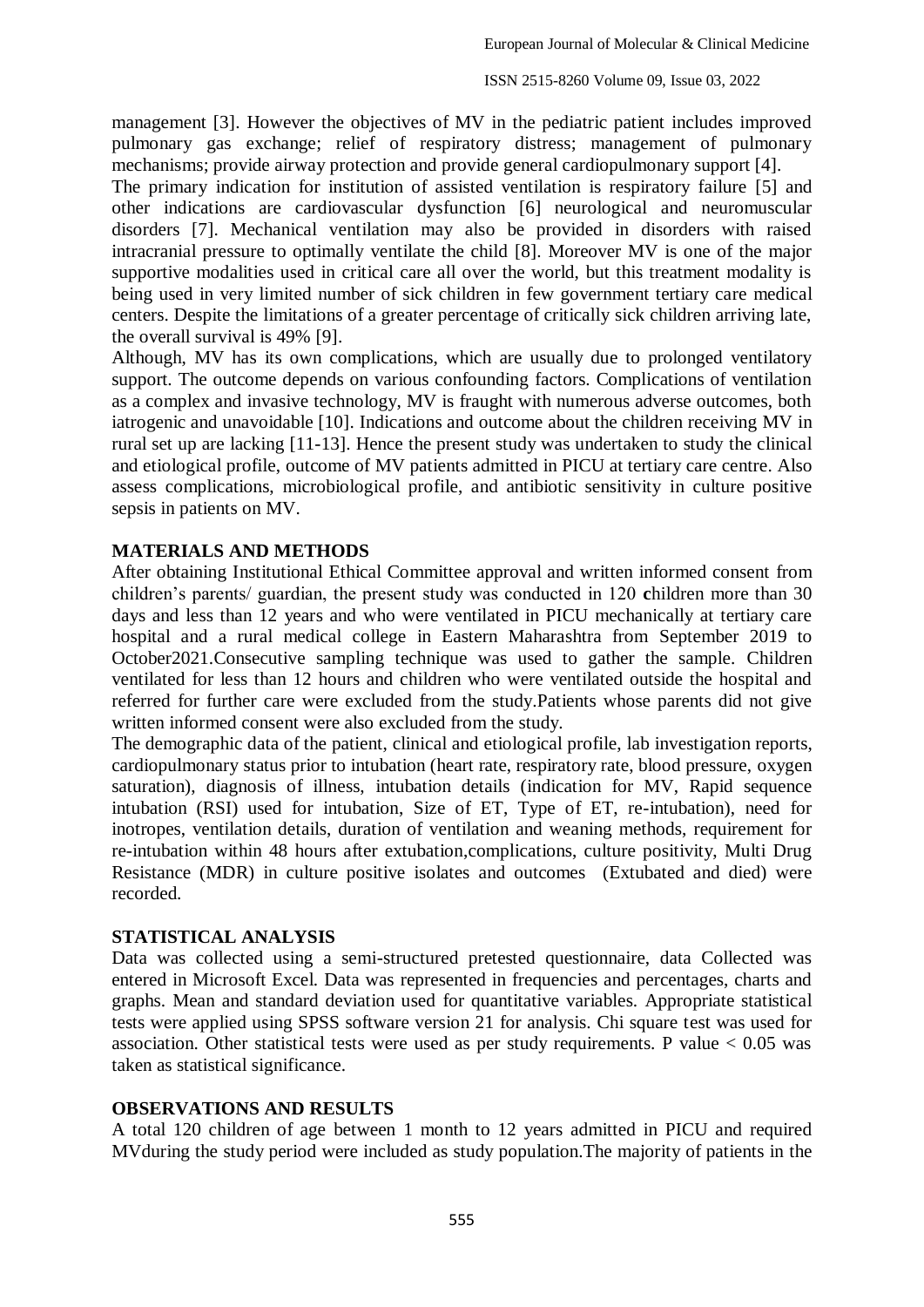ISSN 2515-8260 Volume 09, Issue 03, 2022

age group of 4-6 years (34.16%) followed by 1-3 years (27.5%). The mean age of patients was  $3.32 \pm 1.19$  years with male predominance (55%) as shown in table 1.

|           | Demographic data  | <b>Frequency</b> | Percentage |
|-----------|-------------------|------------------|------------|
| Age group | 1 month to 1 year | 21               | 17.50      |
|           | 1 to 3 year       | 33               | 27.50      |
|           | 4 to 6 year       | 41               | 34.16      |
|           | 7 to 9 year       | 14               | 11.67      |
|           | 10 to 12 year     | 11               | 9.17       |
| Gender    | Male              | 66               | 55.0%      |
|           | Female            | 54               | 45.0%      |

**Table 1: Demographic profile of the patients**

The majority of patients diagnosed as sepsis (27.5%) followed by ARDS (23.33%), bronchopneumonia (9.17%) and miscellaneous (9.17%) as depicted in figure 1.

**Figure 1: Distribution according to diagnosis**



Most of the patients presented with fever (46.67%) followed by shock (25.83%), respiratory distress (15%), CVS murmurs (12.5%), organomegaly (10%) as shown in figure 2. Maximum patients had circulatory indication for MV(42.5%) followed by neurological  $(26.67\%)$ , respiratory  $(17.5\%)$ , Neurological + Circulatory  $(7.5\%)$  and respiratory + neurological (5.83%).However, in majority of patients rapid sequence intubation (RSI) used (71.67%) followed by sedation / analgesic (28.33%).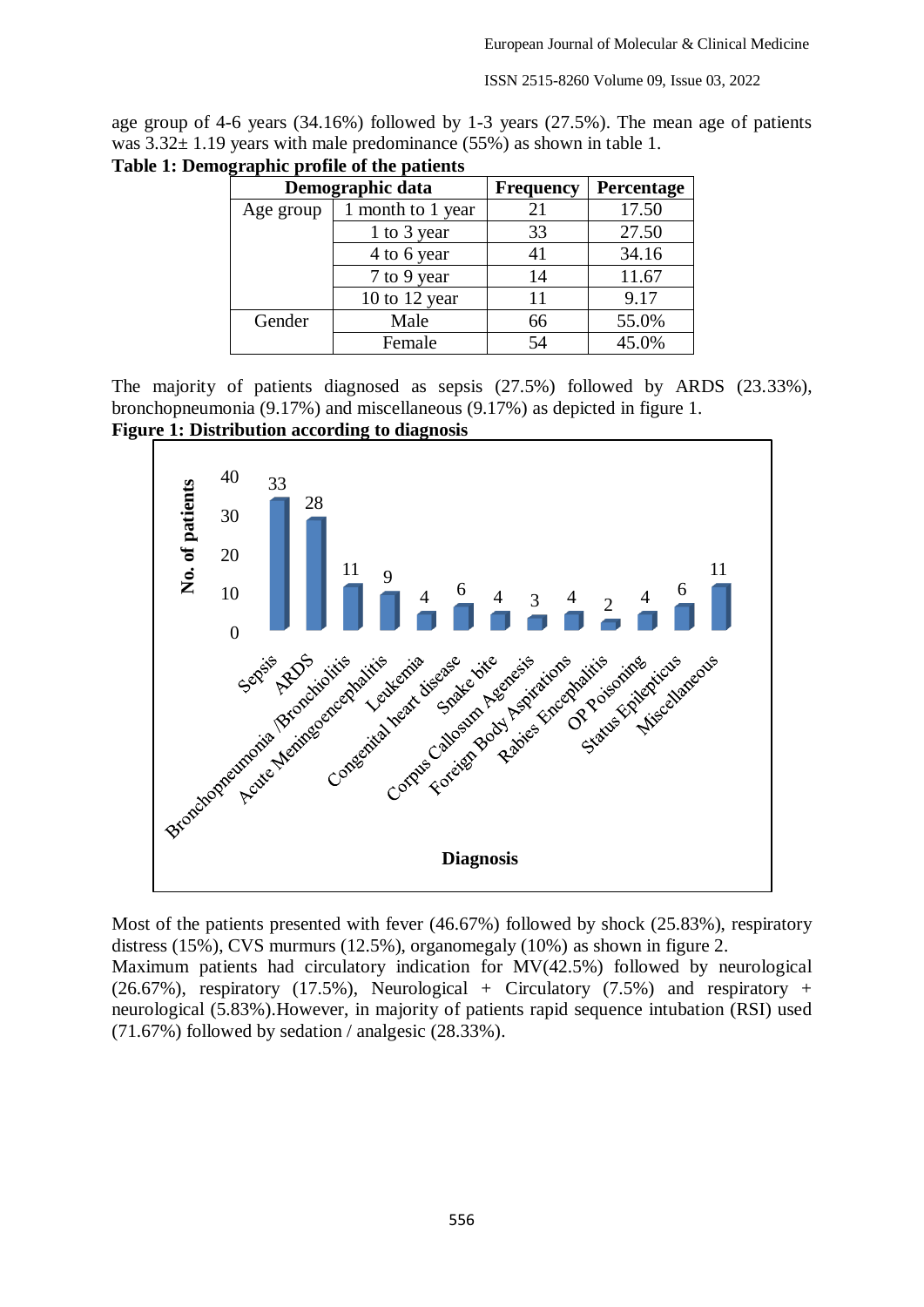ISSN 2515-8260 Volume 09, Issue 03, 2022



**Figure2: Distribution according to clinical profile** 

It was observed that majority of patients size of ET was appropriate (92.5%) and type of ET was uncuffed (90%). 13 (10.83%) patients required reintubation, (Table 2).9 (7.5%) patients done tracheostomy.

| <b>Parameter</b> |             | <b>Frequency</b> | Percentage |
|------------------|-------------|------------------|------------|
| Size of ET       | Appropriate | 111              | 92.50      |
|                  | Small       | 07               | 5.83       |
|                  | Big         | 02               | 1.67       |
| Type of ET       | Cuffed      | 12               | 10.00      |
|                  | Uncuffed    | 108              | 90.00      |
| Reintubation     | Yes         | 13               | 10.83      |
|                  |             |                  | 89 17      |

**Table 2: Distribution according to ET parameters** 

Out of 120 patients, 21 (17.5%) patients required T piece, SIMV in 9.17% (11 cases), CPAP in 5.83% (7 cases) and no weaning methods in 67.5% patients (81 cases).The majority of patients required inotropes (80.83%) and raised intracranial pressure (ICP) was seen in 27 (22.5%) patients.

Most of the patients had nosocomial pneumonia (15%), obstructive emphysema (15%), air leak (8.33%), equipment failure (5%) and collapse (2.5%) as depicted in figure 3.

**Figure 3: Distribution according to complications**

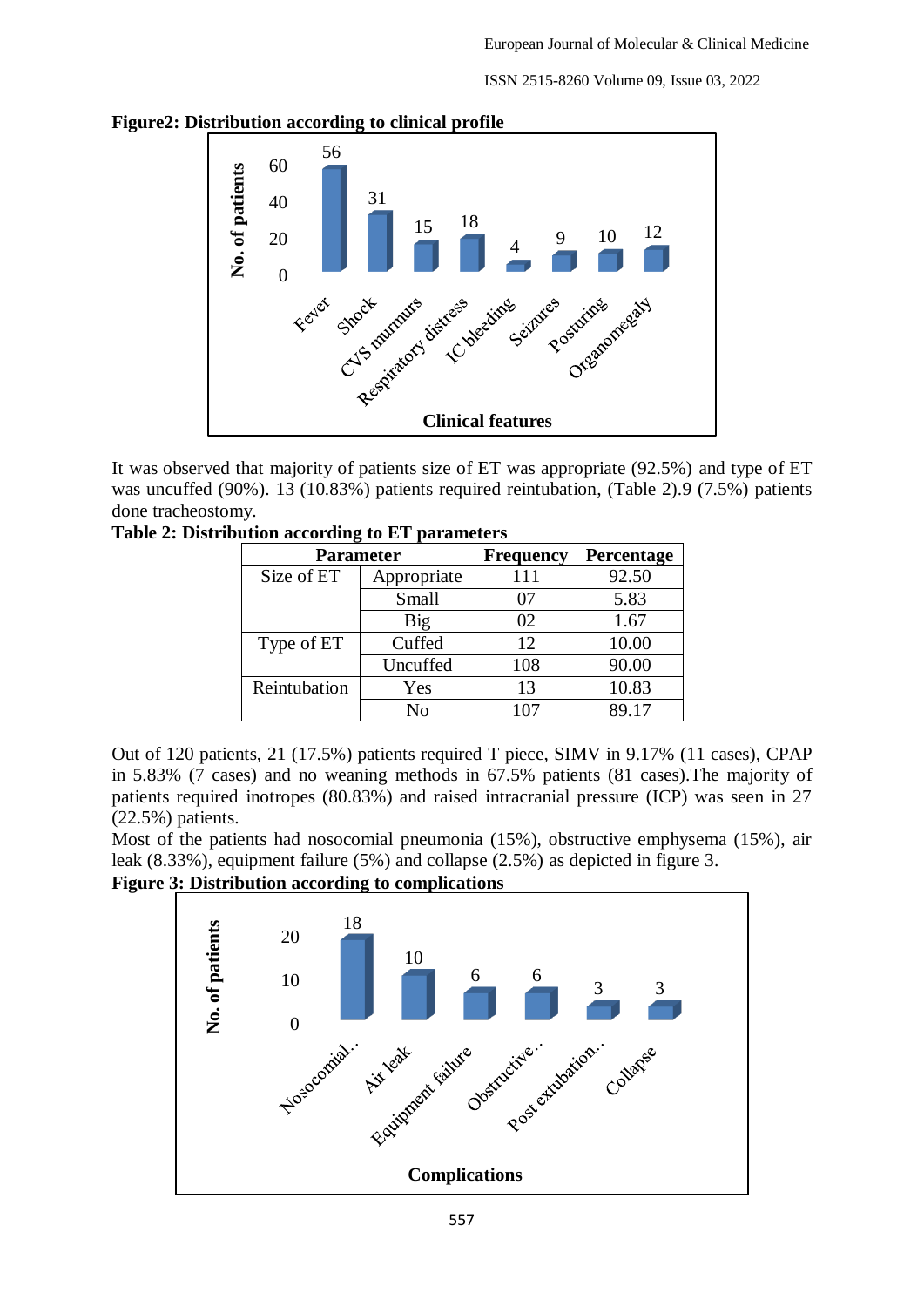ISSN 2515-8260 Volume 09, Issue 03, 2022

Out of 120, 25 (20.83%) of patients had culture positivity. Among culture positive patients' majority of patients were having K. Pneumoniae (6.67%) followed by E. coli (5.83%).Among 25 cases with organisms isolated, 7 cases had multiple drug resistance on antibiotic sensitivity testing  $(28%)$  and details are shown in table 3.

| <b>Organisms</b> isolated | <b>Culture positivity</b> | <b>MDR</b> isolates |
|---------------------------|---------------------------|---------------------|
| K Pneumoniae              | 08 (6.67%)                | 2/8(25%)            |
| E coli                    | 07(5.83%)                 | 1/7(14.29%)         |
| P Aeruginosa              | 05(4.17%)                 | $1/5(20.0\%)$       |
| <b>Staph Aureus</b>       | 04 (3.33%)                | $2/4(50.0\%)$       |
| AcinetobacterBaumannii    | 01(0.83%)                 | $(100.0\%)$         |

**Table 3: Culture positivity and MDR in culture positive isolates**

The outcome of the study is depicted in figure 4, which showed that the majority of patients were died (75 cases - 62.50%) while 37.5% patients extubated.

#### **Figure 4: Distribution according to outcome**



#### **DISCUSSION**

Though mechanical ventilation is the standard of care, our hospital being a Government hospital and a tertiary referral centre, many critically ill children with need for ventilation are being referred to here. Pediatric intensive care unit is a setup where critically ill children are admitted needing the organ support for various systems.In the present study, total 120 patients of age ranged from 1 month to 12 years admitted in PICU were studied to assess the clinical and etiological profile and the outcome of MV. Majority of patients were in the age group of 4-6 years (34.16%) with mean age of  $3.32 \pm 1.19$  years which is comparable with the study done by Mukhtar B et al [14] and Sahoo B et al [15]. Most of the patients were male children with male to female ratio of 1.2:1. Similar results were reported in other studies [14- 17]. Reason might be either female children have lesser chance of getting critically ill in south Asia or chances of critically ill female babies reaching the tertiary care facility are less as compared to male babies. More research is required to look into this parameter.

The commonest cause for intubation was circulatory failure (42.5%) and the commonest clinical diagnosis was septic shock (27.5%) which is correlated with the Sahoo B et al [15] and GadappaSM et al [18] study.Also studies conducted by Da Silva et al [19] and Shirly GFA [20] observed respiratory failure was the commonest cause of initiation of MV. Unlike other studies, [11, 14] where neurological illness was the most common reason for MV in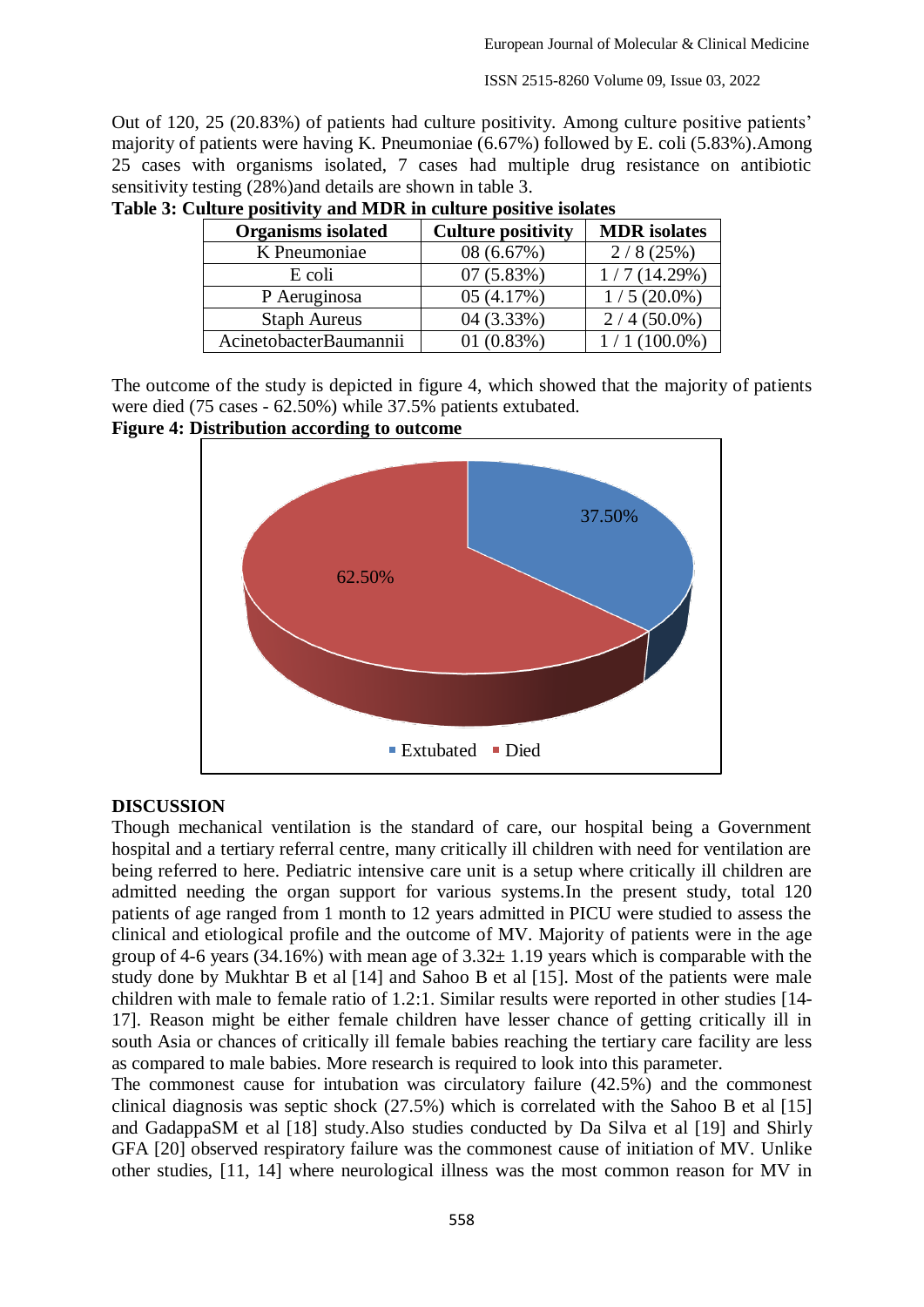PICUs. The most likely explanation for this change in pattern was the increased use of noninvasive ventilation through high-flow nasal cannula and Bi-PAP in the early phases of acute respiratory illness like bronchiolitis and pneumonia as initial mode of respiratory support.

Rapid Sequence intubation (RSI) was performed in 71.67% of the study population compared to routine RSI protocol used in the study by Da Silva et al [19]. The size of ET was appropriate in 92.5% of casesand type of ET was uncuffed in 90%. It was observed that 13 (10.83%) patients required reintubation. 9 (7.5%) patients were done tracheostomy which is comparable with the Sahoo B et al study [15]. The distribution of patients according to weaning showed that 21 (17.5%) patients required T piece, SIMV in 9.17%, CPAP in 5.83% and no methods in 67.5% patients. Most of the patients required inotropes (80.83%) and raised ICP was seen in 22.5% patients.

Complications are common among mechanically ventilated children in PICU. In current study, complication rate was 38.33%. Sahoo B et al [15] reported complication rate was 10.8% as compared to 9.4% reported by Mukhtar B et al [14]. The ventilator associated pneumonia (VAP) (15%) was identified as the commonest complication in the study which is much lower as compared to the previous studies [19, 21, and 22].

Out of 120, 25 (20.83%) of patients had culture positivity. Among culture positive patients' majority of patients were having K. Pneumoniae (6.67%) followed by E. Coli (5.83%), P Aeruginosa (4.17%), Staph Aureus (3.33%) and AcinetobacterBaumannii (0.83%). Gadappa et al reported culture positivity in 26.9% patients with Klebsiellapneumoniae, Pseudomonas aeruginosa and MRSA being most common organisms isolated [18].

In present study most of the patients were died (62.50%) which is comparable with the study conducted by Gadappa SM et al (73%) [18]. A mortality rate of as high as 58.3% was observed by Kendirli[23] in contrast to as low as 4.5% observed by Tan et al [24]. In developed countries, the overall mortality rates in mechanically ventilated patients in PICUs was less than 2% [25]. There are several reasons for this major difference in the mortality rate of MV children. Several advantages including higher number of postoperative cases in their PICUs, trained staff, availability of respiratory therapist for ventilatory management, early presentation of illness are known for established PICUs in developed countries [14].We have several disadvantages including lack of respiratory therapist services, lack of education and training of MV as well as delayed presentation with multiorgan dysfunction syndrome. To improve the outcome of MV children in PICUs, we need effective, organized and structured educational courses from basic concept to clinical application for all physicians and nurses involved in the care of critically ill children receiving MV [26]. As we gain experience in the ventilation our complications rate and mortality related to mechanical ventilation would also decrease.

#### **CONCLUSION**

In the present study the mean age of patients requiring MV was 3.32 years, thus giving the importance of availability of advanced PICUs at secondary and tertiary level care units to prevent mortality and morbidity for under 5 years children. Sepsis and ARDS were the most common causes of requirement of MV which gives idea that there is requirement of better infection control and respiratory diseases control in under 5 years children. Nosocomial pneumonia was the common complication, thus we conclude that there is a need for the better infection control required at hospitals. Mortality noted in present study was high, hence the patients requiring MV require better primary care availability at periphery so that they can be managed well at tertiary level centres.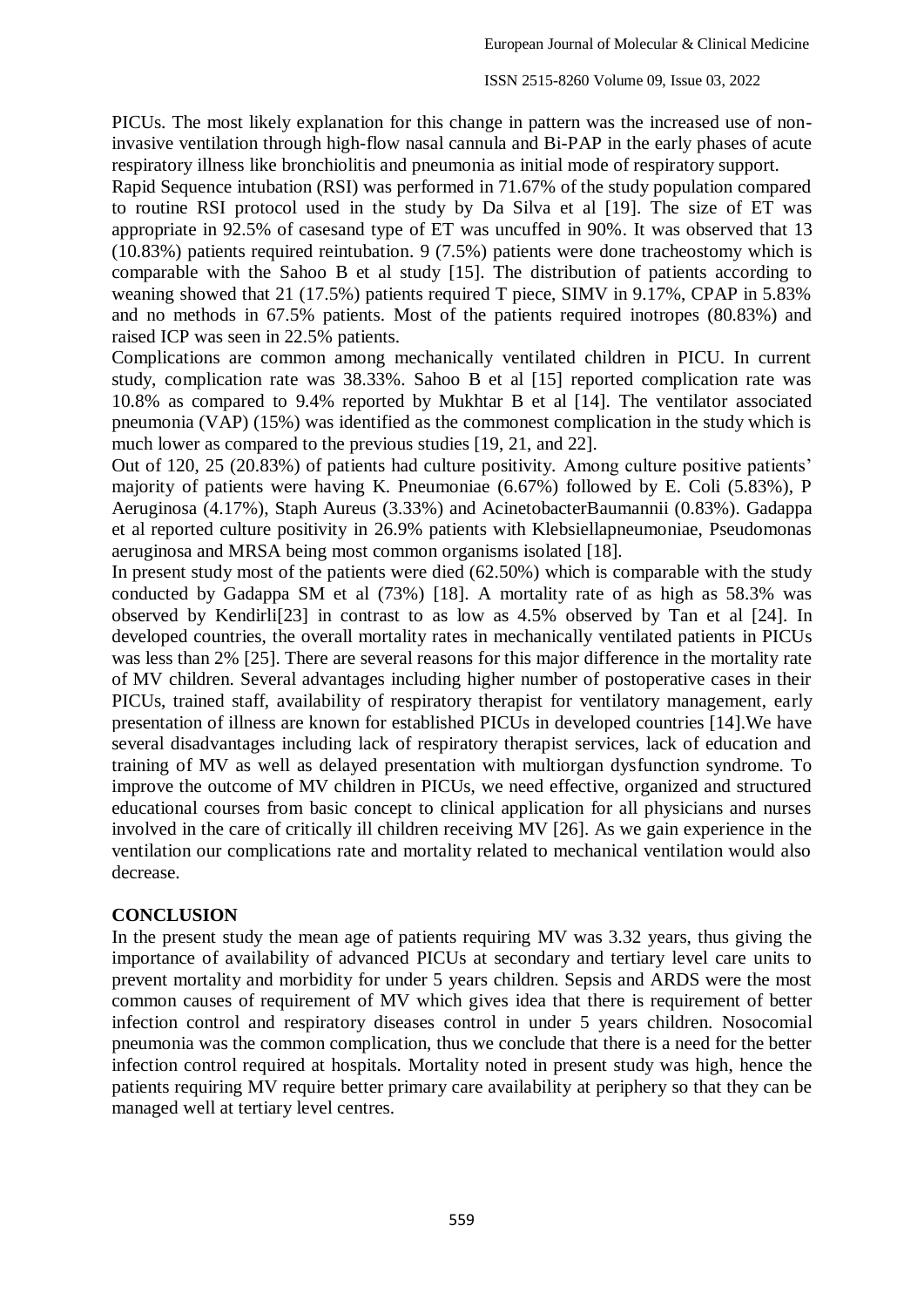## **LIMITATIONS AND RECOMMENDATIONS**

This was a single centered study in a limited time period. We had limitations of resources and samples were collected from a tertiary level centre. This was not a true representative of the population in general as there can be other cases at private institutes which were not included in our study. We recommend a multicentric prospective study funded by research agencies to evaluate the patients requiring MV. Also, we recommend better vaccination coverage, better availability of primary care services to prevent and manage vaccine preventable diseases at periphery to prevent severe disease requiring MV at tertiary care Centre.

## **REFERENCES**

- 1. Scarpelli EM, Auld PM, Goldman AS. Pulmonary Disease of the Fetus, Newborn and Child. 1978; 70- 131.
- 2. Steven JM, Raphaely RC, Edmunds H Jr, Downes JJ. Respiratory support in infants. In: Surgery of the Chest, 6th edn. Eds. Sabiston DC, Spencer FC. 1995; 347-367.
- 3. Kendirli T, Kavaz A, Yalaki Z, Ozturk-Hismi B, Derelli E, İnce E. Mechanical ventilation in children.Turk J Pediatr. 2006;48(4):323.
- 4. Paediatric intensive care clincial practice guideline paediatric ventilation guidelines. © MOH\_ PaediatricsNetwork\_VentilationGuideline\_PICU\_ 2010:1-13
- 5. Lorry.R.Frankel, SaraswathiKache. Mechanical Ventilation. Nelson Textbook of Pediatrics 18th Ed.424-425.
- 6. Maria Annette Enrione, Keith.R.Powell. Sepsis,Septic shock, and Systemic Inflammatory ResponseSyndrome. Nelson Textbook of Pediatrics 18th Ed. 1094-95.
- 7. Meyer PG, Ducroq S, Carli P: Pediatric NeurologicEmergencies. CurrOpinCrit Care 2001;7:81-87.
- 8. Tripathi VN, Sameer Misra. Mechanical Ventilation in pediatric practice. Indian Pediatrics 2001;38:147-156.
- 9. Md ShafiulHoque, Probir Kumar Sarkar, Nawshad Ahmed. Clinical Profile and Outcome of Ventilated Children in a Pediatric Intensive Care Unit (PICU): A Study in Dhaka Shishu (Children) Hospital, Dhaka, Bangladesh. , SAS J Med 2020; 6(12): 242-246.
- 10. Seferian EG, Lackore KA, Rahman AS et al. Comparison of chronic illness among children receiving mechanical ventilation in a cohort. J Pediatr 2006;149:788-792.
- 11. Wolfler A, Calderoni E, Ottonello G, Conti G, Baroncini S, Santuz P, et al.Daily practice of mechanical ventilation in Italian pediatric intensive care units: A prospective survey. PediatrCrit Care Med 2011;12:141-6.
- 12. Randolph AG, Meert KL, O'Neil ME, Hanson JH,Luckett PM, Arnold JH, et al. The feasibility of conducting clinical trials in infants and children with acute respiratory failure. Am J RespirCrit Care Med 2003;167:1334-40
- 13. Shaukat FS, Jaffari SA, Malik A. Mechanical ventilation in children a challenge. Proc SZPGMI2000;14:44-52.
- 14. Mukhtar B, Siddiqui NR, Haque A. Clinical characteristics and immediateoutcome of children mechanically ventilated in PICU of Pakistan. Pakistan journal of medical sciences. 2014;30(5):927-930.
- 15. Sahoo B, Jain MK, Thakur B, Mishra R, Patnaik S. Demographic Profile and Outcome of Mechanically Ventilated Children in a Tertiary Care Hospital of a Developing Country. Journal of Nepal Paediatric Society. 2018;38(1):11- 27.
- 16. Citale SV, Behera MK. Study and outcome of mechanicallyventilatedpaediatric patients in intensive care setup in tertiary care hospital. J Evid Based Med Healthc 2017; 4(37): 2218-22.